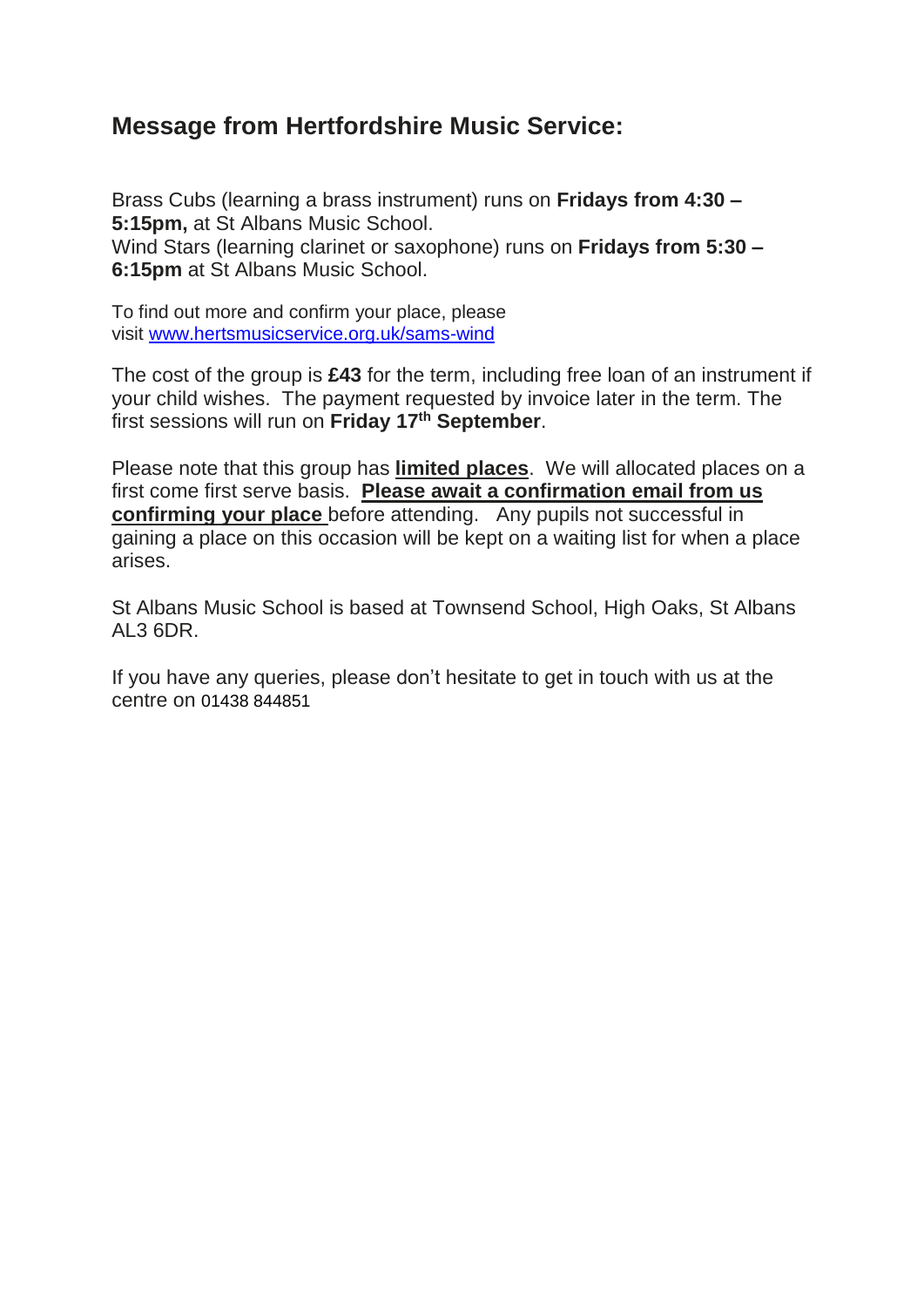# **Hertfordshire Music Service Staying COVID-19 Secure Information for Parents and Carers - Music Lessons and Groups at St Albans Music School Issued March 2021**

# **Your support in reviewing and following this information is greatly appreciated.**

# **Working Securely with COVID-19**

Please be assured that St Albans Music School is operating in line with COVID-19 government guidance. Safety measures are in place at the centre, arrangements have been reviewed by the HMS senior leadership team and we are confident our centre provides a safe and secure learning environment for your child.

## **Rapid Lateral Flow Testing**

HMS can confirm that all our staff are strongly encouraged to take part in regular home testing in order to play their part in stopping the asymptomatic spread of COVID-19. If you as [parents/carers](https://emea01.safelinks.protection.outlook.com/?url=https%3A%2F%2Fwww.gov.uk%2Fgovernment%2Fpublications%2Fcoronavirus-covid-19-asymptomatic-testing-for-staff-in-primary-schools-and-nurseries%2Frapid-asymptomatic-coronavirus-covid-19-testing-for-staff-in-primary-schools-school-based-nurseries-and-maintained-nursery-schools&data=04%7C01%7C%7Cff680cc9d313418042ca08d8feb48ee4%7C84df9e7fe9f640afb435aaaaaaaaaaaa%7C1%7C0%7C637539398736428966%7CUnknown%7CTWFpbGZsb3d8eyJWIjoiMC4wLjAwMDAiLCJQIjoiV2luMzIiLCJBTiI6Ik1haWwiLCJXVCI6Mn0%3D%7C1000&sdata=WvRaioLlixYmPT%2BaZ%2FfA1pCy9fU7MPYNv7VBdOXBbAw%3D&reserved=0) of pupils in a school are also taking part in this testing and you receive a positive test – you **must** follow the [guidance,](https://emea01.safelinks.protection.outlook.com/?url=https%3A%2F%2Fwww.gov.uk%2Fgovernment%2Fpublications%2Fcovid-19-stay-at-home-guidance%2Fstay-at-home-guidance-for-households-with-possible-coronavirus-covid-19-infection&data=04%7C01%7C%7Cff680cc9d313418042ca08d8feb48ee4%7C84df9e7fe9f640afb435aaaaaaaaaaaa%7C1%7C0%7C637539398736438918%7CUnknown%7CTWFpbGZsb3d8eyJWIjoiMC4wLjAwMDAiLCJQIjoiV2luMzIiLCJBTiI6Ik1haWwiLCJXVCI6Mn0%3D%7C1000&sdata=DS%2FqrxdzQFQsFh%2BSK2xLOk1agOJndteECJf%2B9Z8%2F9KY%3D&reserved=0) immediately begin self-isolation and your child must not attend the music centre.

#### **Emergency Contact Details**

Please let us know if your emergency contact details have changed (**your email address and your mobile number**) in reply to this email in order to attend lessons at St Albans Music School. Do not hesitate to contact us if you have any questions.

#### **Symptoms of COVID-19**

To help prevent the spread of the virus, please do not come to St Albans Music School for a lesson if your child or anyone in your household or support bubble with has any of the following:

- § a high temperature
- § a new, continuous cough;
- § a loss of, or change to, their sense of smell or taste;

or if they or someone in their household or support bubble:

§ has been advised to self-isolate as part of the government's test and trace program.

For more information, please visit: gov.uk [website.](https://emea01.safelinks.protection.outlook.com/?url=https%3A%2F%2Fwww.gov.uk%2Fgovernment%2Fpublications%2Fcovid-19-stay-at-home-guidance%2Fstay-at-home-guidance-for-households-with-possible-coronavirus-covid-19-infection&data=04%7C01%7C%7Cff680cc9d313418042ca08d8feb48ee4%7C84df9e7fe9f640afb435aaaaaaaaaaaa%7C1%7C0%7C637539398736438918%7CUnknown%7CTWFpbGZsb3d8eyJWIjoiMC4wLjAwMDAiLCJQIjoiV2luMzIiLCJBTiI6Ik1haWwiLCJXVCI6Mn0%3D%7C1000&sdata=DS%2FqrxdzQFQsFh%2BSK2xLOk1agOJndteECJf%2B9Z8%2F9KY%3D&reserved=0)

Please contact us via [stalbansmusicenquiries@hertfordshire.gov.uk](mailto:stalbansmusicenquiries@hertfordshire.gov.uk) at the earliest possible opportunity if your child is unable to attend their lesson.

#### **Preparation for Lessons**

Your child must bring their:

- **instrument (where applicable) and music;**
- drink bottle/ container with water.

## **Drop-off and Pick-up**

If possible and it is safe do to so, please drop your child outside the centre for their lesson. Stay outside whilst your child enters the centre. If you can see someone at the reception desk, please ask your child to wait a few moments until the area is clear.